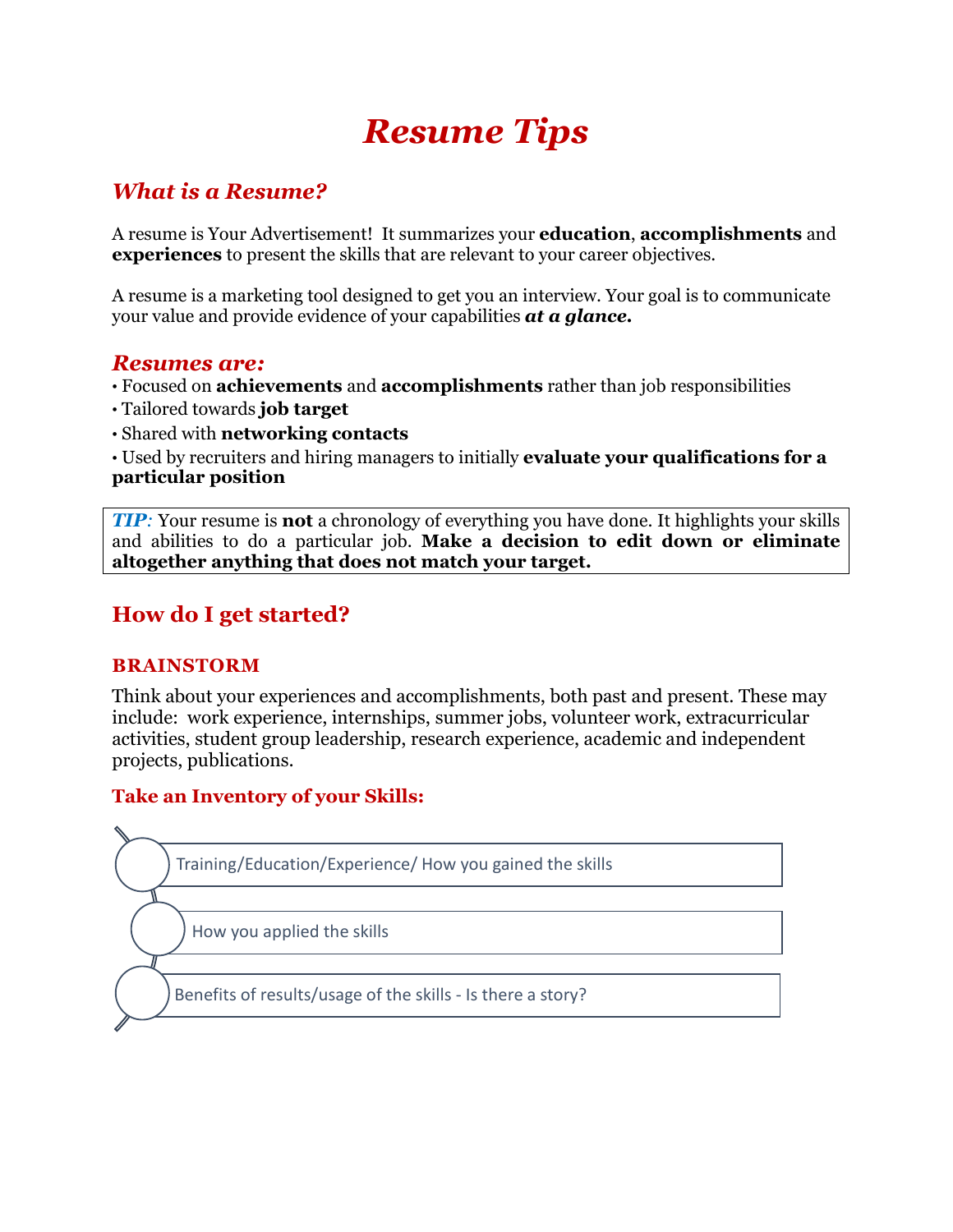### *When assessing skills consider what you did that….*

- $\triangleright$  Solved a problem
- Increased something…media exposure, membership or participation
- $\triangleright$  Accomplished something that others thought could not be done
- $\triangleright$  Created a new and efficient way of completing a task
- $\triangleright$  Demonstrated leadership skills or team player skills
- $\triangleright$  Save an organization time and money

# **Crafting a Resume**

#### *The MASTER Resume*

You will want to have on file a comprehensive document of all of your experience. This includes all paid work, volunteer, academic projects as well as all the skills you have developed and all the knowledge you have acquired through any experience. **Refer to this document whenever you will need to tailor a resume towards a particular role**.

#### *The TAILORED Resume*

Remember…..The most successful resumes are tailored for specific jobs.

Before you start writing your resume, think about how you can relate your previous experience to the responsibilities outlined in the job description*.* 

#### *Research the business or organization, review job descriptions – this will help you learn how to show how your skills can be valuable to an employer:*

- $\div$  Read job descriptions to identify skills and qualifications essential to the position
- $\div$  Review employer websites to learn about the company mission, workplace culture, and values, key skills, industry-specific language
- Conduct [informational interviews](https://www.careereducation.columbia.edu/resources/informational-interview-how-build-your-contacts-and-gain-industry-knowledge) in the industry to learn about desired skills and experience

Show how your skills and experience are just what the employer needs. Expect to have multiple versions of your resume if you are applying to very different types of jobs. **A generic resume that is too broad will not be as effective in selling you to potential employers.** 

# **What should my resume look like?**

#### **Format – Appearance matters**

- Consistent, bold headings, font easy to read (no more than 11 pt.)
- Balance white space with text
- Keep it user friendly, and neat, avoid clutter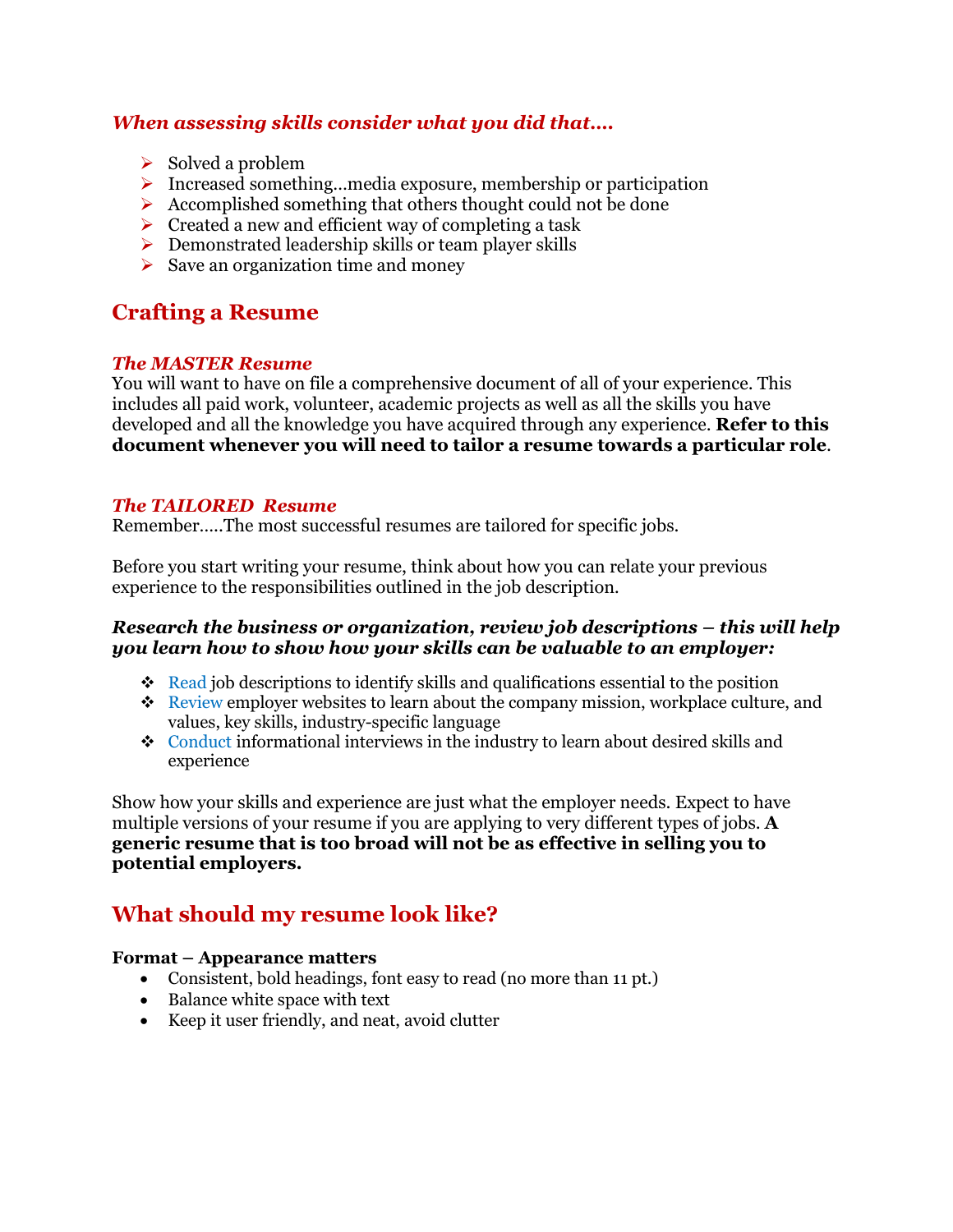#### **Branding Logo**

- You may choose to use color, a logo or unique fonts related to your personal brand especially if you are in a creative field. Color and shading can be used to highlight sections of your resume, your name, borders to make them stand out.
- Match your colors for consistency on not only your resume but cover letter, business cards.

*Did you know?* According to the latest trends, a recruiter will scan you resume in **6 to 7 seconds** to determine if it will go into the "YES" pile for further review or the "NO" pile.

# *Headings*

Include your name, e-mail address, phone number and LinkedIn URL. Your address is no longer necessary.

Be sure your email address is professional. Make sure that you customize your LinkedIn URL. If you have a website, you would like the employer to see, include it here.

### **Resume Profile (Branding Statement) or Summary - Optional**

A summary is a quick snapshot (three unique phrases) of yourself that connects to the role you are pursuing. The summary should highlight your most significant capabilities, achievements and personality traits. *To do this effectively, research job descriptions in your target market to find out what employers want*, and make summary statements about what you have to offer that best fit the position description.

*Branding Statements* can be expanded into a *longer resume profile*, which is similar to a summary and is *a trend to include on the resume*. It clarifies and communicates what makes you special. Include: who you are, who you want to serve (target audience), how you differ from the competition (your unique niche). I have attached another document on creating a branding statement.

**Skills** – there is a trend to have a detailed Skills Section toward the top of the resume to showcase specific skills an employer may be looking for in an ideal candidate. At the recent Murrow Symposium in April, professionals in strategic communication suggested placing the Skill Section above the Education Section.

• List specific technology skills, soft skills, other skills related to the job description – take some time to assess and think about all your skills!

Core Skills: Microsoft Word, Excel, PowerPoint, Prezi, WordPress, Various Social Media Platforms, AP Style, Editing, Storyteller, Web design (HTML), Camera operation/DSLR, Cannon XA10, maybe include a couple of "soft skills" - customer service, problem solving.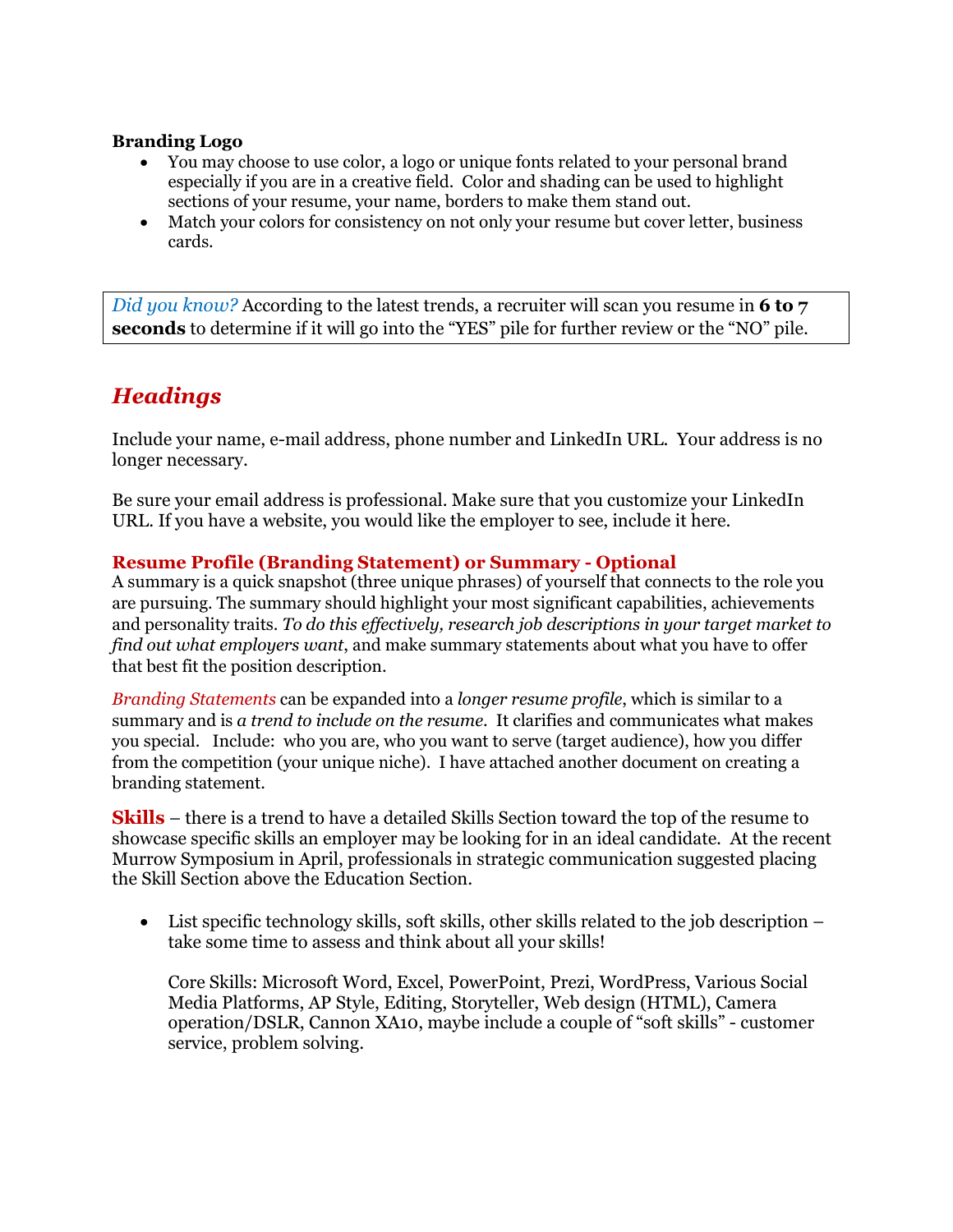### **Experience, Work History, Relevant Experience**

- Bulleted format is easy to read and concise
- Include any experiences, paid or unpaid, summer jobs, internships, volunteer experience.
- Don't forget related skills you learned in class and projects! You can list experience you gained through your course work under *Relevant Experience: (e.g. - creating, designing, working on a team to develop a PR campaign in your PR Management and Campaign course).*
- Use Reverse chronological format
- State the position held, employer, location and dates of employment
- **Begin each phrase with an action verb** avoid phrases like "responsibilities included."
- Summarizes what you did in each bullet and make it **results oriented.** Quantify your accomplishments - "surpassed sales quota by 15%," "trained and supervised 5 employees", "increased donor contacts by 85%."

## **Example of bulleted job accomplishments:**

### **Experience**

Public Relations Intern

Alumni Office, Washington State University – August 2017-August 2019

- *NOT: Jane is an excellent use of social media (not specific, need to start with action verb, needs to elaborate and quantify accomplishment)*
- *NOT: Worked on projects with others (not specific, quantify)*
- **Better**: Managed social media and marketing schedule for weekly alumni events
- **Better:** Created promotional content for social media platforms with a combined audience of over 6,000 followers (quantified)
- **Better:** Collaborated with university marketing staff to create seven long-term alumni outreach campaigns

**Education –** *Trend for Education Section to be listed below Skill and Experience sections*

- List institute, degree, major, year of graduation or expected graduation. Institution should be listed in reverse chronological order, most recent school first.
- Optional You can include GPA usually if it is 3.5 or above.

### **Activities and Interests -**

 $\Box$  Include your current participation in clubs, other extracurricular activities or volunteer work.

 $\Box$  List student organizations, professional associations, and community groups, and indicate any offices you've held. *If these are school related, you may choose to put them in the Education section.* 

 $\Box$  An Interests section at the end of your resume is optional. If you use one, list interests that demonstrate your uniqueness such as music, sports and the arts, or ones that relate to the job.